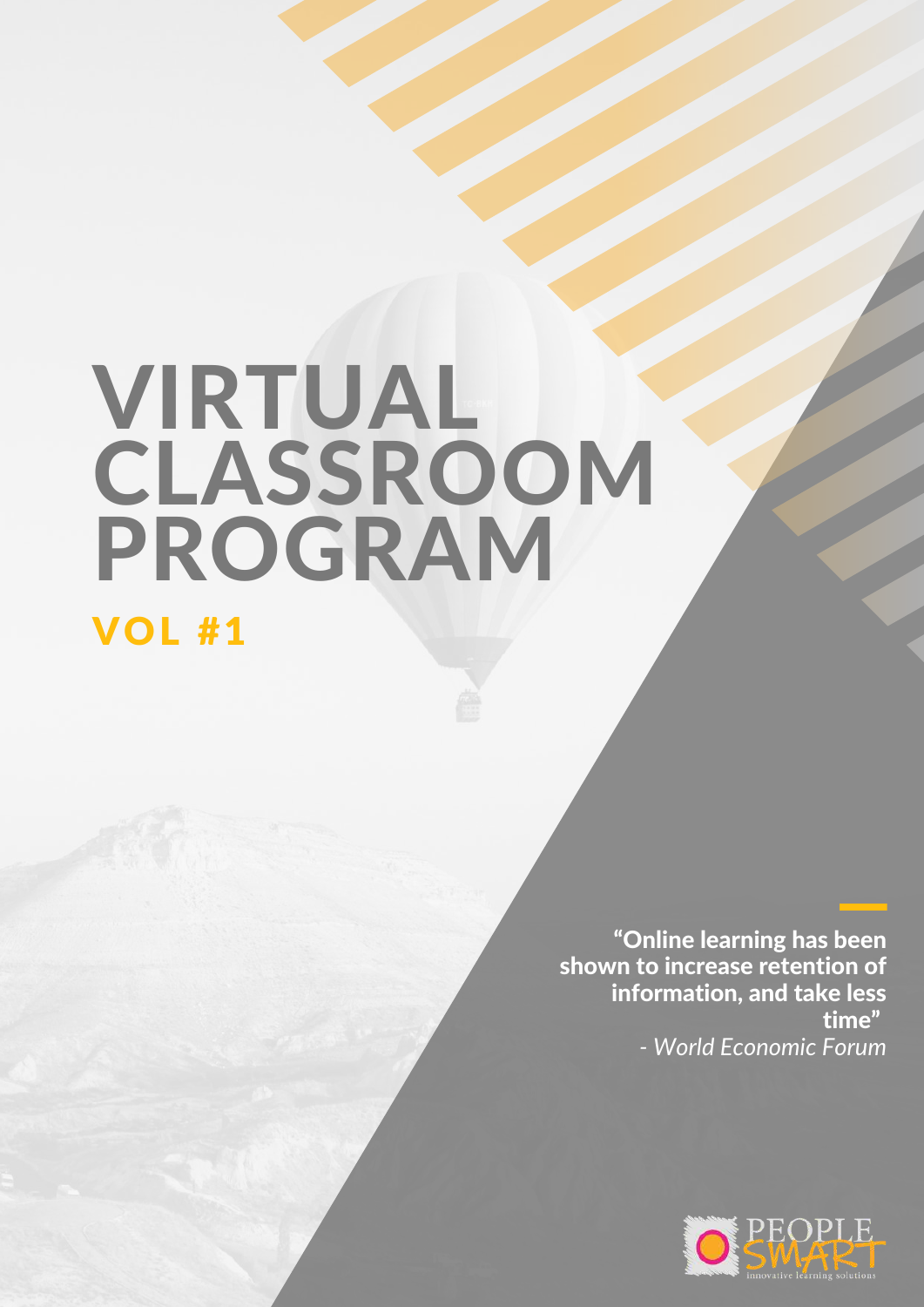*According to the World Economic Forum 'research suggests that online learning has been shown to increase retention of information, and take less time' so the trend towards flexible online learning solutions is here to stay. PeopleSmart offer virtual classrooms that are*

- *Engaging and based on the latest insights*
- *Easy to set up; flexible to deploy*
- *Highly interactive and learner-centred*
- *Enjoyable to attend and transfer focused*

# HOW YOU WILL LEARN?

Our web sessions will be delivered using Zoom or your preferred web conferencing platform. They focus on learner engagement and transfer. They are all interactive and participative and combine different methodologies to accommodate participants' learning styles for the highest levels of learning.

We use:

- Examples and cases from own workplace
- Presentations and feedback from peers and facilitators
- Break-out activities, energizers and videos
- Pre-session tasks and follow-up activities to anchor learning

### COLLABORATION PLATFORMS

We use digital collaboration platform technology to help learners connect and collaborate before, during and after sessions. Talk to us about a bespoke solution for your organization.

# PEOPLESMART TRAINERS

### *experts with master skills in online-facilitation*

Our team of facilitators are highly experienced in the design and delivery of virtual learning sessions and understand the fundamental differences between face-to-face and virtual learning. They are all expertly trained in handling online learning environments and create the most engaging learner experiences. All our experienced facilitators are multi-lingual. We are able to deliver all learning events in a multitude of languages.



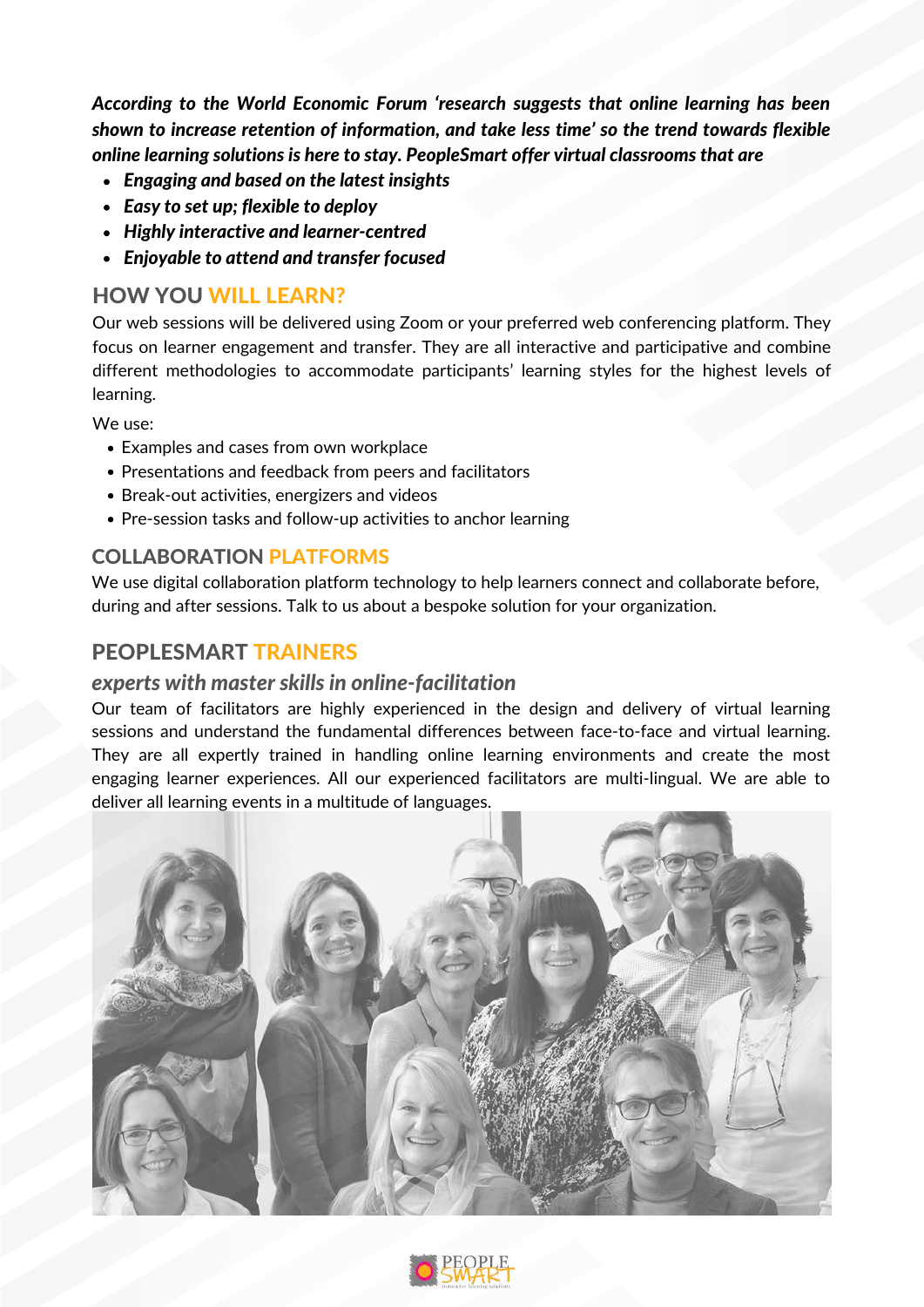# OUR BEST VIRTUAL WORKSHOPS

*for 8-12 learners*

#### Exploring Emotional Intelligence – 90'

The World Economic Forum defines emotional intelligence as 1 of the top 10 skills in tomorrow's future world of increasing digitalisation, automation and the virtual world of work. You learn

- Fundamentals on E.I. behaviours
- El impact on performance and well-being
- Confidence and competence to demonstrate more EI in your everyday work & personal life





#### Time Management for productivity and personal effectiveness – 90'

Practical strategies to create a time management plan, deal with the main time-wasters and acquire positive habits for continued good time management practice.

- Gain awareness of individual beliefs
- Learn tools to plan and prioritize effectively
- Manage main time-killers
- Measure own effectiveness

#### Conflict Management – 90'

Conflict is one of the most difficult challenges facing managers. Successful leaders know that conflicts cannot be avoided so learn to address and resolve them effectively.

- Understand the dynamic of conflict
- Understand your own reaction to conflict
- Foster constructive responses to conflict
- Inspiration for a competent conflict culture





#### Resilience & Mindfulness – 90'

This webinar provides insights and suggests steps you can take to maintain and increase your personal well-being when faced with adversity.

- Understand the biology of stress & emotions
- Know yourself & personal stress levels
- Respond effectively to strong emotions and improve your impulse control

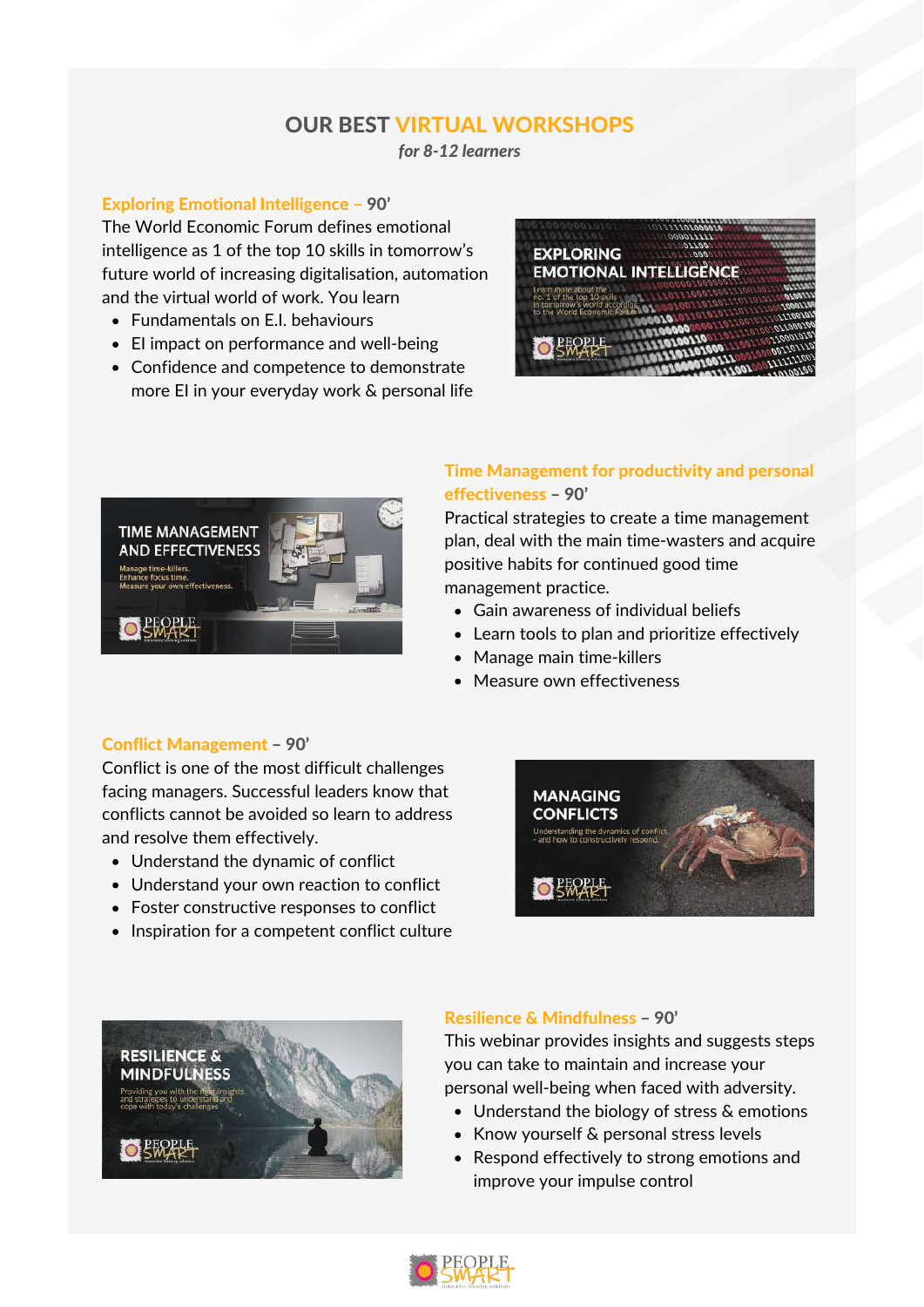# OUR BEST VIRTUAL WORKSHOPS

*for 8-12 learners*

#### Speaking on the point – 90'

In this session, you will dive into powerful and easy to apply tips in order to communicate your messages clearly and succinctly

- Increase engagement and credibility with your target audience(s)
- Be more focused on your intonation, prosody and pace when speaking

# **SPEAKING ON POINT**

# **SUCCINT WRITING**

#### Work-life integration (tips and tricks for working effectively at home) - 60'

A range of practical tips and tricks on how to make working from home productive whilst looking after your personal well-being. You will learn a series of tools and tips around

- Working context no one-fits-all solution
- The practical side, ergonomics & connectivity
- Agreements with your team
- Taking care of yourself



#### Succinct Writing – 90'

Effective written communication is essential in our business whether it be an email, internal, external documentation or press release

- Know how to create "reader-friendly content" with impact
- Be more aware of how to leverage attitude and perspective



Introduction to co-active learning – 90' + 1-2 real-life co-active learning sets for up to 6 learners

The co-active learning method offers a proven toolkit for focussed thinking and creative problem solving with others that harnesses the value of different perspectives on problems and actionable solutions.

- Learn a powerful technique for collaborative problem-solving at work
- Improve management practices such as coaching, supporting, collaborating